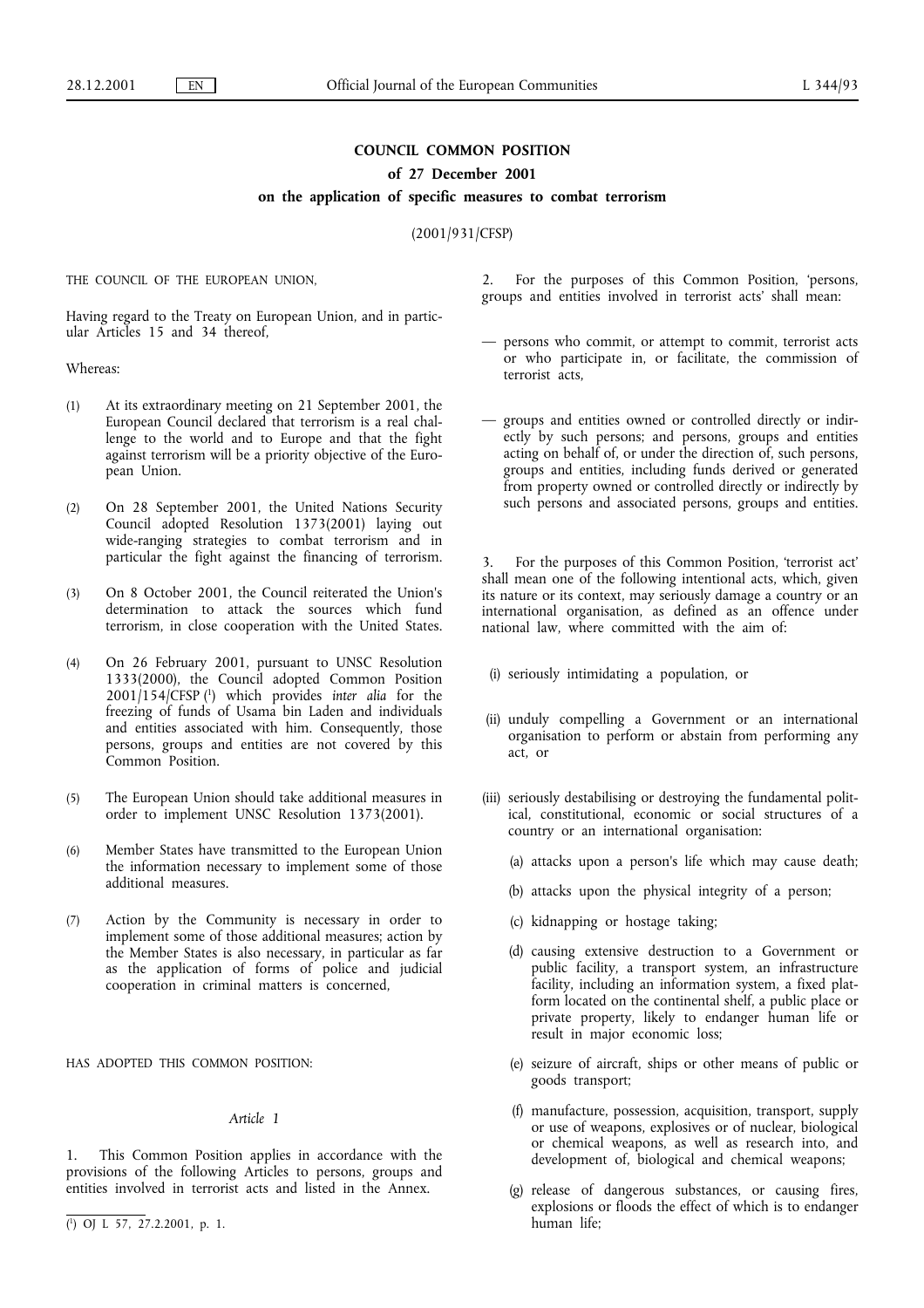- (h) interfering with or disrupting the supply of water, power or any other fundamental natural resource, the effect of which is to endanger human life;
- (i) threatening to commit any of the acts listed under (a) to (h);
- (j) directing a terrorist group;
- (k) participating in the activities of a terrorist group, including by supplying information or material resources, or by funding its activities in any way, with knowledge of the fact that such participation will contribute to the criminal activities of the group.

For the purposes of this paragraph, 'terrorist group' shall mean a structured group of more than two persons, established over a period of time and acting in concert to commit terrorist acts. 'Structured group' means a group that is not randomly formed for the immediate commission of a terrorist act and that does not need to have formally defined roles for its members, continuity of its membership or a developed structure.

4. The list in the Annex shall be drawn up on the basis of precise information or material in the relevant file which indicates that a decision has been taken by a competent authority in respect of the persons, groups and entities concerned, irrespective of whether it concerns the instigation of investigations or prosecution for a terrorist act, an attempt to perpetrate, participate in or facilitate such an act based on serious and credible evidence or clues, or condemnation for such deeds. Persons, groups and entities identified by the Security Council of the United Nations as being related to terrorism and against whom it has ordered sanctions may be included in the list.

For the purposes of this paragraph 'competent authority' shall mean a judicial authority, or, where judicial authorities have no competence in the area covered by this paragraph, an equivalent competent authority in that area.

5. The Council shall work to ensure that names of natural or legal persons, groups or entities listed in the Annex have sufficient particulars appended to permit effective identification of specific human beings, legal persons, entities or bodies, thus facilitating the exculpation of those bearing the same or similar names.

6. The names of persons and entities on the list in the Annex shall be reviewed at regular intervals and at least once every six months to ensure that there are grounds for keeping them on the list.

## *Article 2*

The European Community, acting within the limits of the powers conferred on it by the Treaty establishing the European Community, shall order the freezing of the funds and other financial assets or economic resources of persons, groups and entities listed in the Annex.

#### *Article 3*

The European Community, acting within the limits of the powers conferred on it by the Treaty establishing the European Community, shall ensure that funds, financial assets or economic resources or financial or other related services will not be made available, directly or indirectly, for the benefit of persons, groups and entities listed in the Annex.

### *Article 4*

Member States shall, through police and judicial cooperation in criminal matters within the framework of Title VI of the Treaty on European Union, afford each other the widest possible assistance in preventing and combating terrorist acts. To that end they shall, with respect to enquiries and proceedings conducted by their authorities in respect of any of the persons, groups and entities listed in the Annex, fully exploit, upon request, their existing powers in accordance with acts of the European Union and other international agreements, arrangements and conventions which are binding upon Member States.

### *Article 5*

This Common Position shall take effect on the date of its adoption.

#### *Article 6*

This Common Position shall be kept under constant review.

### *Article 7*

This Common Position shall be published in the Official Journal.

Done at Brussels, 27 December 2001.

*For the Council The President* L. MICHEL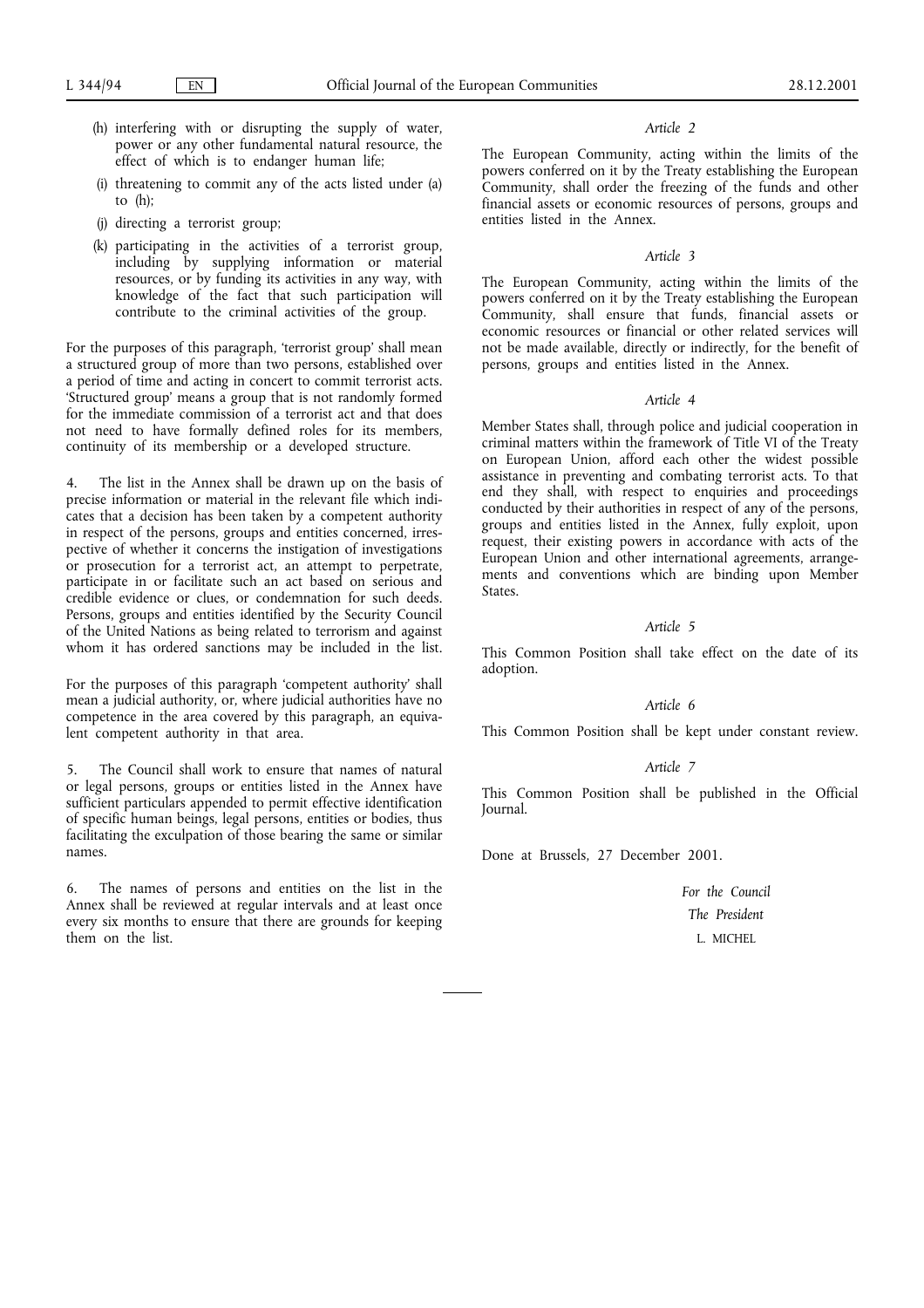### *ANNEX*

#### First list of persons, groups and entities referred to in Article 1<sup>(1)</sup>

#### 1. PERSONS

- \*— ABAUNZA MARTINEZ, Javier (E.T.A. Activist) born 1.1.1965 in Guernica (Biscay), identity card No 78.865.882,
- \*— ALBERDI URANGA, Itziar (E.T.A. Activist) born 7.10.1963 in Durango (Biscay), identity card No 78.865.693,
- \*— ALBISU IRIARTE, Miguel (E.T.A. Activist; Member of Gestoras Pro-amnistía) born 7.6.1961 in San Sebastián (Guipúzcoa), identity card No 15.954.596,
- \*— ALCALDE LINARES, Angel (E.T.A. Activist; Member of Herri Batasuna/E.H/Batasuna) born 2.5.1943 in Portugalete (Vizcaya), identity card 14.390.353,
- AL-MUGHASSIL, Ahmad Ibrahim (a.k.a. ABU OMRAN; a.k.a.AL-MUGHASSIL, Ahmed Ibrahim) born 26.6.1967 in Qatif-Bab al Shamal, Saudi Arabia; citizen Saudi Arabia,
- AL-NASSER, Abdelkarim Hussein Mohamed, born in Al Ihsa, Saudi Arabia; citizen Saudi Arabia,
- AL YACOUB, Ibrahim Salih Mohammed, born 16.10.1996 in Tarut, Saudi Arabia; citizen Saudi Arabia,
- \*— ARZALLUS TAPIA, Eusebio (E.T.A. Activist) born 8.11.1957 in Regil (Guipúzcoa), identity card No 15.927.207,
- ATWA, Ali (a.k.a. BOUSLIM, Ammar Mansour; a.k.a. SALIM, Hassan Rostom), Lebanon, born 1960 in Lebanon; citizen Lebanon,
- \*— ELCORO AYASTUY, Paulo (E.T.A. Activist; Member of Jarrai/Haika/Segi) born 22.10.1973 in Vergara (Guipúzcoa), identity card No 15.394.062,
- EL-HOORIE, Ali Saed Bin Ali (a.k.a. AL-HOURI, Ali Saed Bin Ali; a.k.a EL-HOURI, Ali Saed Bin Ali) born 10.7.1965 alt. 11.7.1965 in El Dibabiya, Saudi Arabia; citizen Saudi Arabia,
- \*— FIGAL ARRANZ, Antonio Agustín (E.T.A. Activist; Member of Kas/Ekin) born 2.12.1972 in Baracaldo (Biscay), identity card No 20.172.692,
- \*— GOGEASCOECHEA ARRONATEGUI, Eneko (E.T.A. Activist), born 29.4.1967 in Guernica (Biscay), identity card No 44.556.097,
- \*— GOIRICELAYA GONZALEZ, Cristina (E.T.A. Activist; Member of Herri Batasuna/E.H/Batasuna), born 23.12.1967 in Vergara (Guipúzcoa), identity card No 16.282.556,
- \*- IPARRAGUIRRE GUENECHEA, Mª Soledad (E.T.A. Activist) born 25.4.1961 in Escoriaza (Navarre), identity card No 16.255.819,
- IZZ-AL-DIN, Hasan (a.k.a GARBAYA, AHMED; a.k.a. SA-ID; a.k.a. SALWWAN, Samir), Lebanon, born 1963 in Lebanon, citizen Lebanon,
- MOHAMMED, Khalid Shaikh (a.k.a. ALI, Salem; a.k.a. BIN KHALID, Fahd Bin Adballah; a.k.a. HENIN, Ashraf Refaat Nabith; a.k.a. WADOOD, Khalid Adbul) born 14.4.1965 alt. 1.3.1964 in Kuwait; citizen Kuwait,
- \*— MORCILLO TORRES, Gracia (E.T.A. Activist; Member of Kas/Ekin) born 15.3.1967 in San Sebastián (Guipúzcoa), identity card No 72.439.052,
- \*— MÚGICA GOÑI, Ainhoa (E.T.A. Activist) born 27.6.1970 in San Sebastián (Guipúzcoa), identity card No 34.101.243,
- MUGHNIYAH, Imad Fa'iz (a.k.a. MUGHNIYAH, Imad Fayiz), Senior Intelligence Officer of HIZBALLAH, born 7.12.1962 in Tayr Dibba, Lebanon, passport No 432298 (Lebanon),
- \*— MUÑOA ORDOZGOITI, Aloña (E.T.A. Activist; Member of Kas/Ekin) born 6.7.1976 in Segura (Guipúzcoa), identity card No 35.771.259,
- \*— NARVÁEZ GOÑI, Juan Jesús (E.T.A. Activist) born 23.2.1961 in Pamplona (Navarra), identity card No 15.841.101,
- \*— OLARRA GURIDI, Juan Antonio (E.T.A. Activist) born 11.9.1967 in San Sebastián (Guipúzcoa), identity card No 34.084.504,
- \*— ORBE SEVILLANO, Zigor (E.T.A. Activist; Member of Jarrai/Haika/Segi) born 22.9.1975 in Basauri (Biscay), identity card No 45.622.851,
- \*— OTEGUI UNANUE, Mikel (E.T.A. Activist; Member of Jarrai/Haika/Segi) born 8.10.1972 in Itsasondo (Guipúzcoa), identity card No 44.132.976,

<sup>(</sup> 1) Persons marked with an \* shall be the subject of Article 4 only.